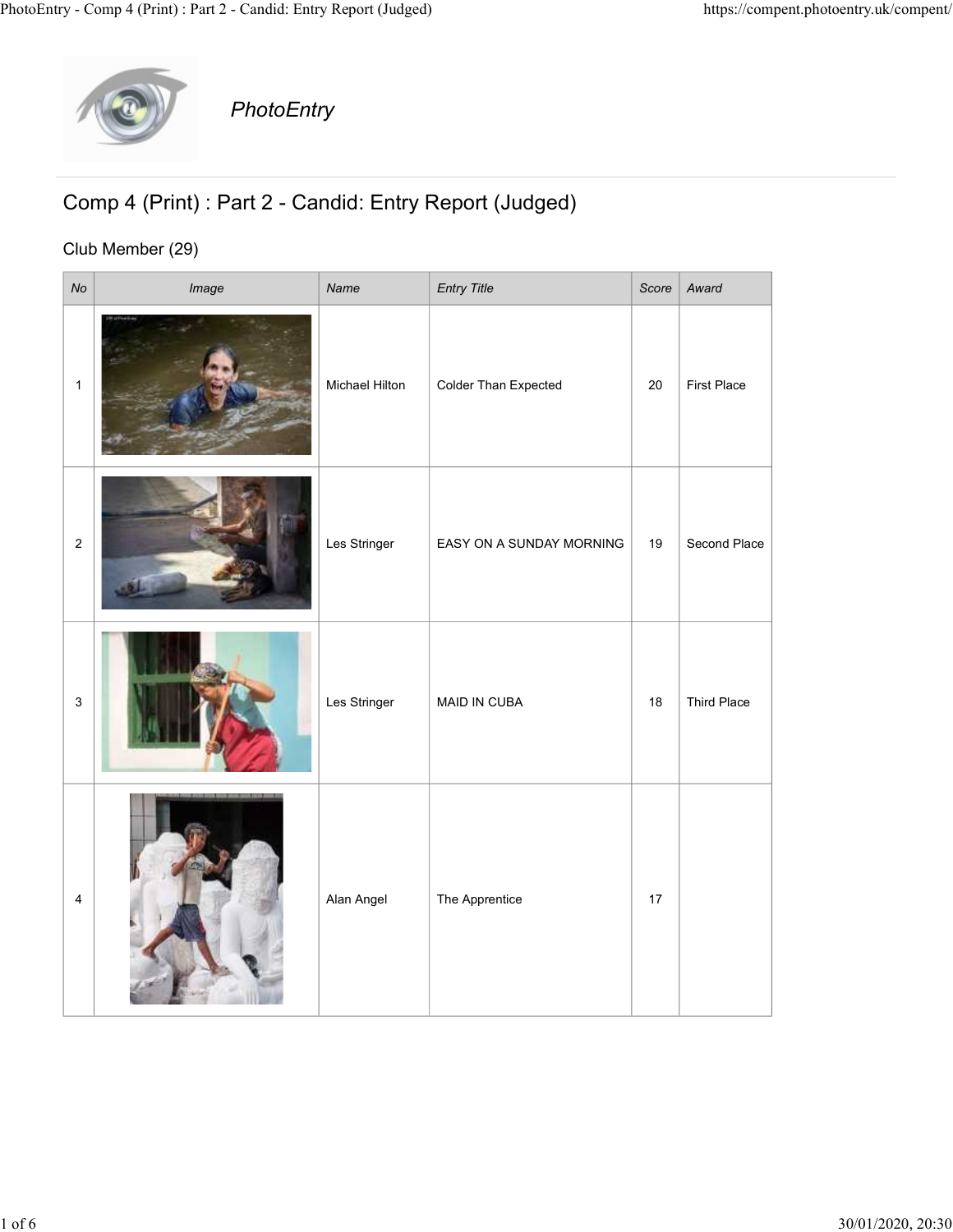| $\mathsf{No}$   | y - Comp 4 (Print) : Part 2 - Candid: Entry Report (Judged)<br>Image | Name             | Entry Title              |      | https://compent.photoentry.uk/compent/<br>Score   Award |
|-----------------|----------------------------------------------------------------------|------------------|--------------------------|------|---------------------------------------------------------|
| $\overline{5}$  | ABSOLUTELY                                                           | Mary Dolan       | No lunch today then!!!   | $17$ |                                                         |
| $6\phantom{.}6$ |                                                                      | Mary Dolan       | Help!!                   | 17   |                                                         |
| $\overline{7}$  |                                                                      | Adrian Hazeldine | Timeless elegance        | 17   |                                                         |
| $\bf8$          |                                                                      | Adrian Hazeldine | Cigarette break catch-up | 17   |                                                         |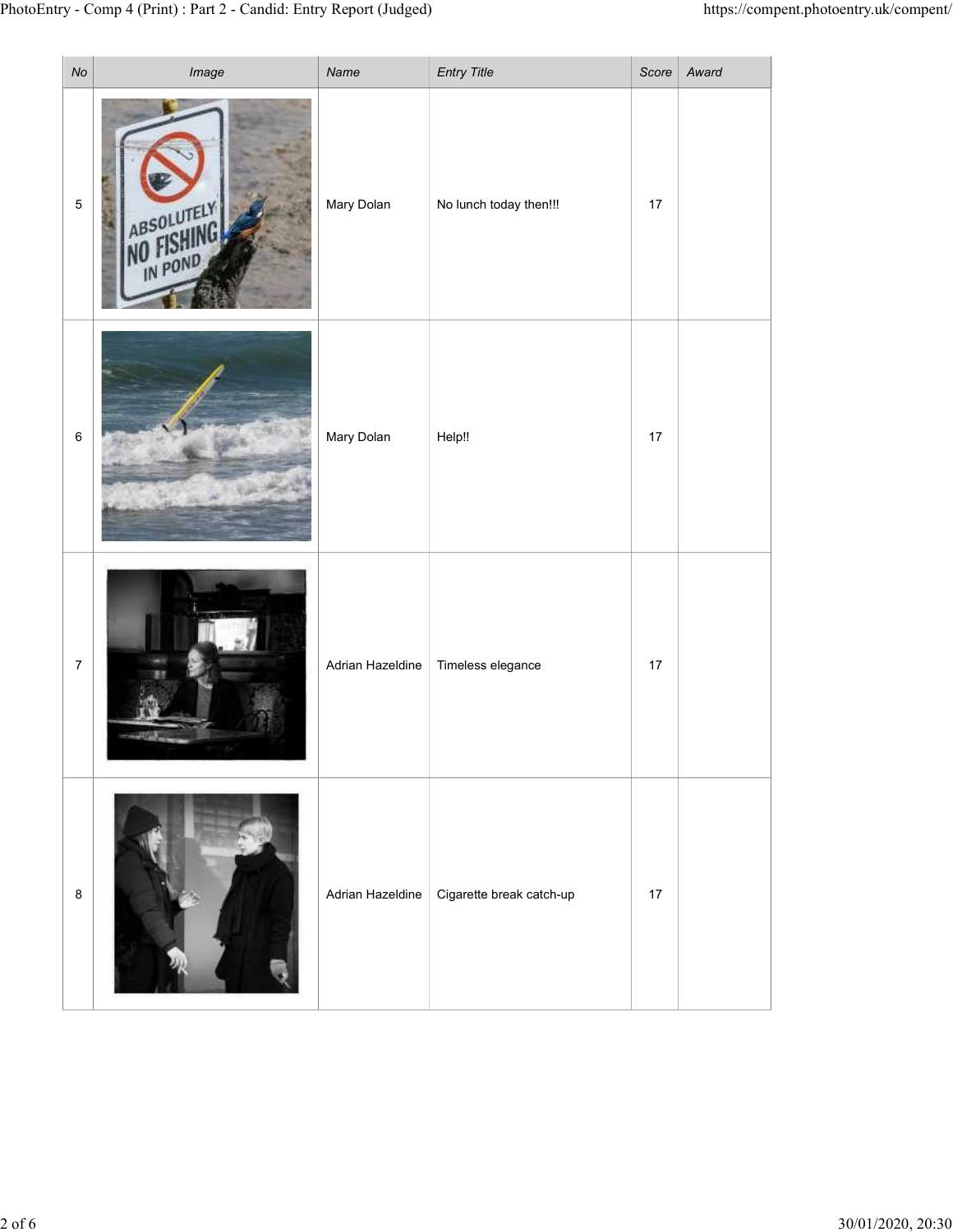|                  |                                             |                             |                                                                                                        | https://compent.photoentry.uk/compent/ |
|------------------|---------------------------------------------|-----------------------------|--------------------------------------------------------------------------------------------------------|----------------------------------------|
|                  |                                             | Girl in the coffee shop     | 17                                                                                                     |                                        |
|                  | lan Tasker                                  | Shopping at the Flea Market | 17                                                                                                     |                                        |
|                  | Alan Angel                                  | <b>Blacksmiths at Work</b>  | 16                                                                                                     |                                        |
|                  | John O'Brien                                | Lunch Break                 | 16                                                                                                     |                                        |
|                  | David Royle                                 | Fun in the park             | $16\,$                                                                                                 |                                        |
| $\boldsymbol{9}$ | No<br>Image<br>$10\,$<br>$11$<br>$12$<br>13 | Name                        | ry - Comp 4 (Print) : Part 2 - Candid: Entry Report (Judged)<br><b>Entry Title</b><br>Adrian Hazeldine | Score   Award                          |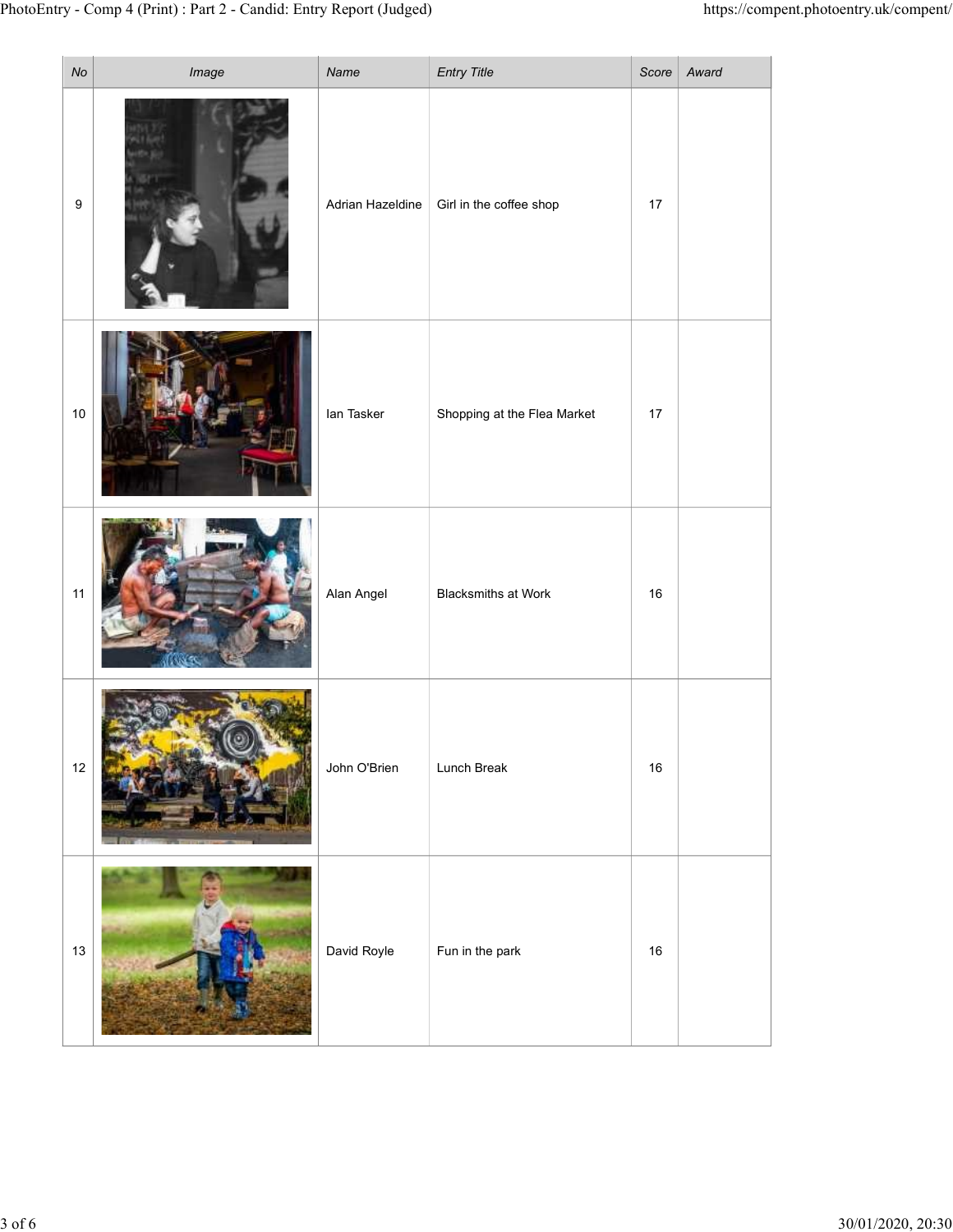|                      | y - Comp 4 (Print) : Part 2 - Candid: Entry Report (Judged) |                     |                                 |             | https://compent.photoentry.uk/compent/ |
|----------------------|-------------------------------------------------------------|---------------------|---------------------------------|-------------|----------------------------------------|
| N <sub>O</sub><br>14 | Image                                                       | Name<br>David Royle | Entry Title<br>It's in the eyes | Score<br>16 | Award                                  |
| 15                   |                                                             | David Royle         | <b>Street Artist</b>            | 16          |                                        |
| $16\,$               |                                                             | <b>Gary Schultz</b> | 33 Santa Maria Street Funchal   | 16          |                                        |
| $17$                 |                                                             | Les Stringer        | IN THE SHADOWS                  | 16          |                                        |
| 18                   |                                                             | Alan Angel          | <b>Bride Groom's Entry</b>      | 15          |                                        |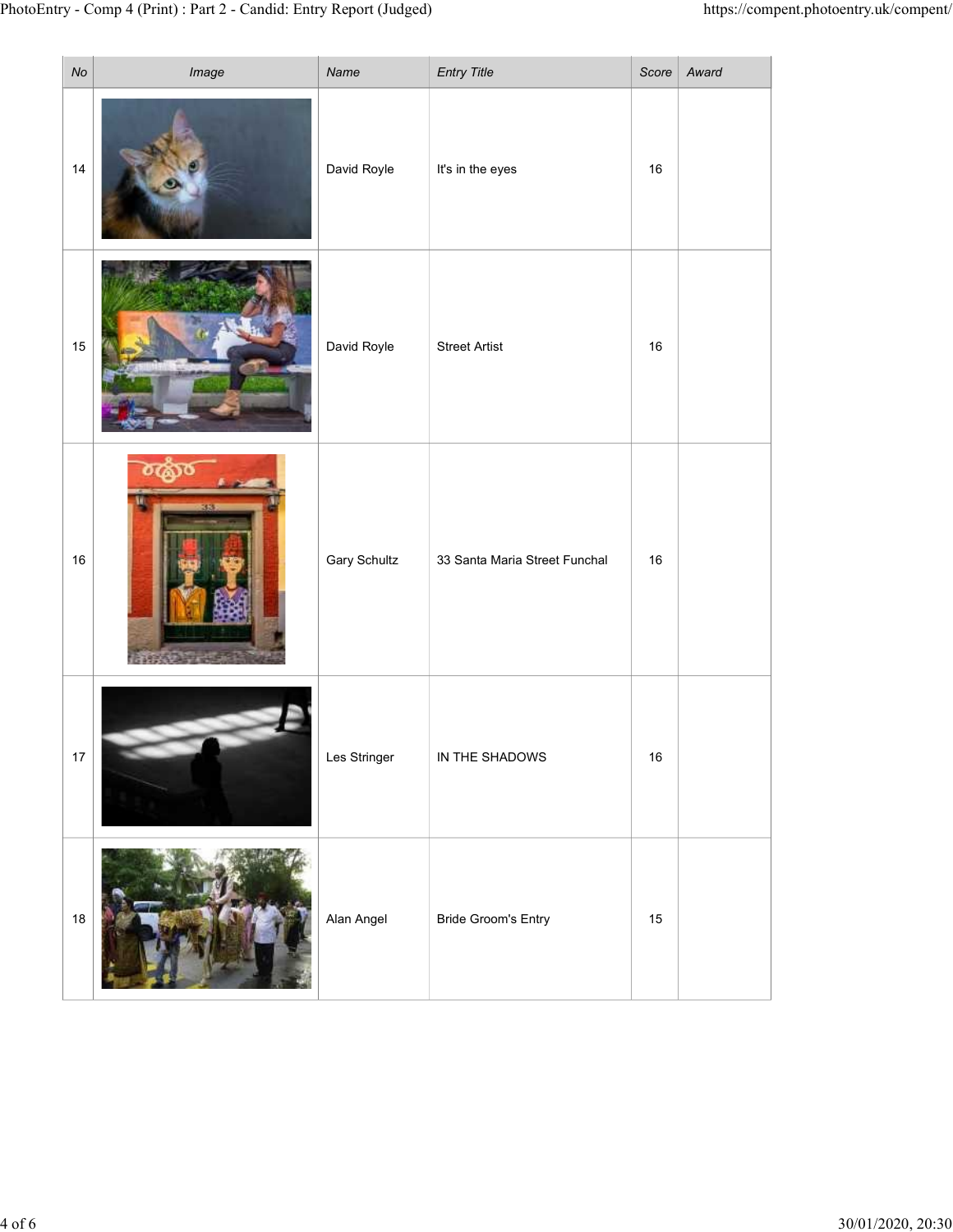|                | ry - Comp 4 (Print) : Part 2 - Candid: Entry Report (Judged) |                     |                              |    |               | https://compent.photoentry.uk/compent/ |
|----------------|--------------------------------------------------------------|---------------------|------------------------------|----|---------------|----------------------------------------|
| $\mathcal{N}o$ | Image                                                        | Name                | Entry Title                  |    | Score   Award |                                        |
| 19             |                                                              | Mary Dolan          | Dinner Time                  | 15 |               |                                        |
| $20\,$         |                                                              | Margaret Green      | Enjoying Breakfast           | 15 |               |                                        |
| $21$           |                                                              | John O'Brien        | Technicolour Dreamer         | 15 |               |                                        |
| $22\,$         |                                                              | <b>Gary Schultz</b> | I Give Up                    | 15 |               |                                        |
| 23             |                                                              | <b>Brian Smith</b>  | Capturing the Action         | 15 |               |                                        |
| $24\,$         | $\mathbf{v}$ and $\mathbf{v}$                                | Margaret Green      | Chilling out at New Brighton | 14 |               |                                        |